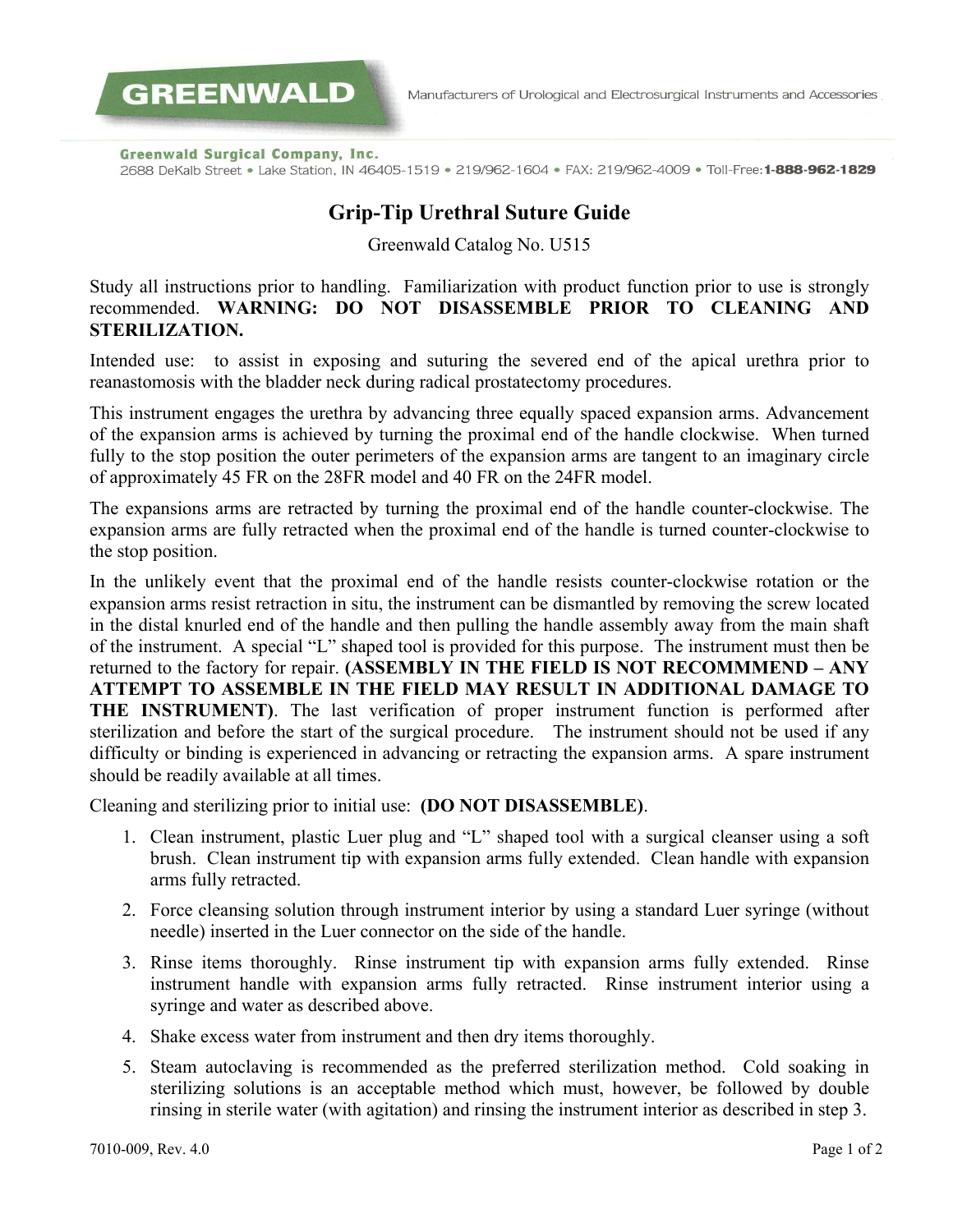Manufacturers of Urological and Electrosurgical Instruments and Accessories

**Greenwald Surgical Company, Inc.** 

**GREENWALD** 

2688 DeKalb Street . Lake Station, IN 46405-1519 . 219/962-1604 . FAX: 219/962-4009 . Toll-Free: 1-888-962-1829

Before instrument is used, insert plastic plug into the Luer connector.

After the instrument has come in contact with blood and/or tissue, the instrument interior should be flooded with liberal amounts of sterile normal saline using a syringe (as described in step 3). Then soak the instrument in sterile normal saline until reprocessing has been started.

Cleaning and sterilizing after use: **(DO NOT DISASSEMBLE)** Follow the steps below as soon as possible after the surgical procedure has been completed.

- A. Flood instrument interior with liberal amounts of warm water using a syringe as described in Step No. 2, Page 1.
- B. Flood instrument interior with blood dissolving solution using a syringe as described in Step No. 2, Page 1.
- C. Soak instrument in a blood dissolving solution.
- D. Repeat steps 1 through 5 as described on Page 1.

Before instrument is used, insert plastic plug into the Luer connector.

**Caution:** Federal (U.S.A.) Law restricts this device to sale/use by or on the order of a physician.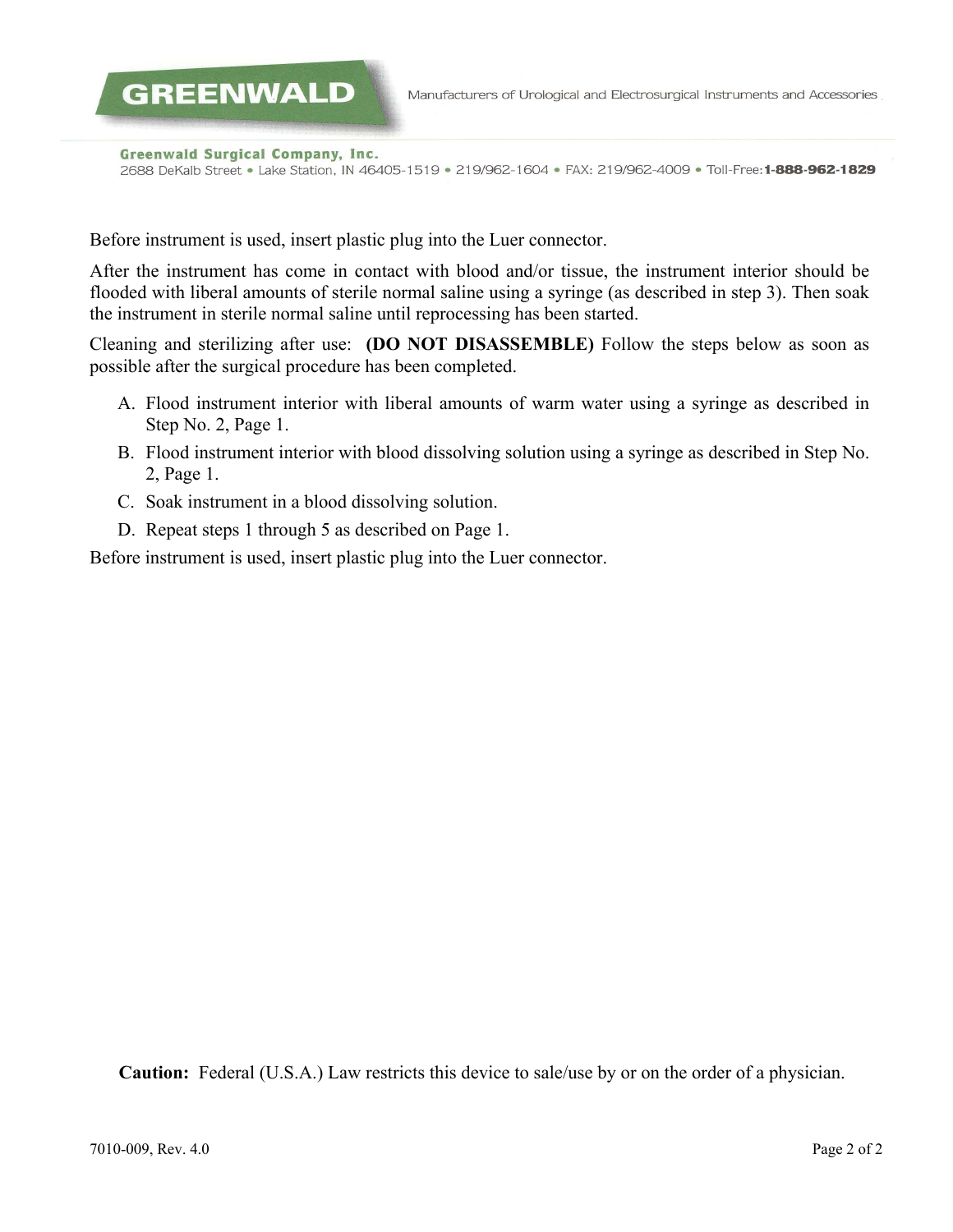GREENWALD

Greenwald Surgical Company, Inc. 2688 DeKalb Street . Lake Station, IN 46405-1519 . 219/962-1604 . FAX: 219/962-4009 . Toll-Free: 1-888-962-1829

## **RECOMMENDED STERILIZATION PARAMETERS for** Gravity-Displacement Steam Sterilization in a Health Care Facility

Unless otherwise indicated, our products are NOT STERILE and must be thoroughly cleaned and sterilized prior to each use.

Do not exceed a temperature of 138°C (280°F)

| Parameters for gravity-displacement steam sterilization cycles |                                           |                                           |              |  |
|----------------------------------------------------------------|-------------------------------------------|-------------------------------------------|--------------|--|
| Item                                                           | <b>Exposure time at</b><br>121° C (250°F) | <b>Exposure time at</b><br>132° C (270°F) | Drying time  |  |
| Wrapped instruments                                            | $30$ min                                  | 15 min                                    | 15 to 30 min |  |
| Unwrapped nonporous<br>items                                   |                                           | 3 min                                     | 0 to 1 min   |  |
| Unwrapped nonporous<br>items in mixed load                     |                                           | $10$ min                                  | 0 to 1 min   |  |

It is important that the longest drying cycle possible is employed to prevent build up of moisture inside the instrument. If the cycle of your autoclave allows a 30 min. dry time, we recommend using it.

#### $\triangleright$  Always make sure the product is in good condition and perfect working order before reusing it.

Sterilization equipment manufacturer's recommendations must be followed. Health care facility protocol should be adhered to.

Since Greenwald Surgical Co., Inc. is not familiar with individual hospital handling procedures, cleaning methods, bio-burden levels, and other conditions, Greenwald Surgical Co., Inc. assumes no responsibility for sterilization of product even if the general above guidelines are followed.

> Greenwald Surgical Co., Inc. 2688 DeKalb St. - Lake Station, IN 46405 Phone: 219-962-1604 Fax: 219-962-4009 www.greenwaldsurgical.com

# ORIGINAL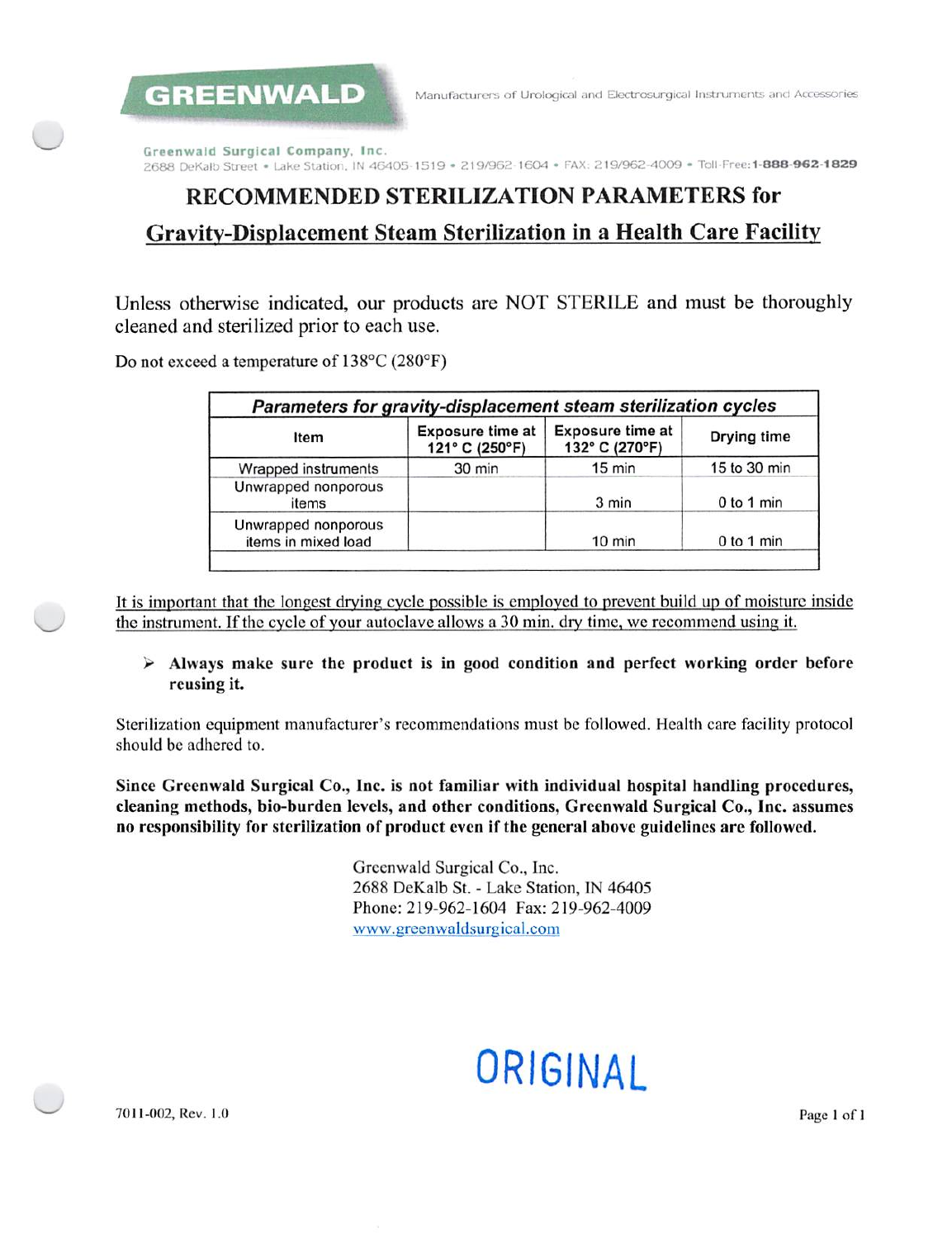**GREENWALD** 

Greenwald Surgical Company, Inc. 2688 DeKalb Street . Lake Station, IN 46405-1519 . 219/962-1604 . FAX: 219/962-4009 . Toll-Free: 1-888-962-1829

## RECOMMENDED STERILIZATION PARAMETERS for

### Dynamic-Air-Removal (Prevacuum) Steam Sterilization in a Health Care Facility

Unless otherwise indicated, our products are NOT STERILE and must be thoroughly cleaned and sterilized prior to each use.

Do not exceed a temperature of 138°C (280°F)

| Parameters for dynamic-air-removal (prevacuum) steam sterilization cycles |                                           |                                           |              |  |
|---------------------------------------------------------------------------|-------------------------------------------|-------------------------------------------|--------------|--|
| Item                                                                      | <b>Exposure time at</b><br>132° C (270°F) | <b>Exposure time at</b><br>135° C (275°F) | Drying time  |  |
| Wrapped instruments                                                       | 4 min                                     |                                           | 20 to 30 min |  |
| Unwrapped nonporous<br>items                                              | 3 min                                     | 3 min                                     | N/A          |  |
| Unwrapped nonporous<br>items in mixed load                                | 4 min                                     | 3 min                                     | N/A          |  |

It is important that the longest drying cycle possible is employed to prevent build up of moisture inside the instrument. If the cycle of your autoclave allows a 30 min, dry time, we recommend using it.

#### > Always make sure the product is in good condition and perfect working order before reusing it.

Sterilization equipment manufacturer's recommendations must be followed. Health care facility protocol should be adhered to.

Since Greenwald Surgical Co., Inc. is not familiar with individual hospital handling procedures, cleaning methods, bio-burden levels, and other conditions, Greenwald Surgical Co., Inc. assumes no responsibility for sterilization of product even if the general above guidelines are followed.

> Greenwald Surgical Co., Inc. 2688 DeKalb St. - Lake Station, IN 46405 Phone: 219-962-1604 Fax: 219-962-4009 www.greenwaldsurgical.com

ORIGINAL

7011-003, Rev. 1.0

Page 1 of 1